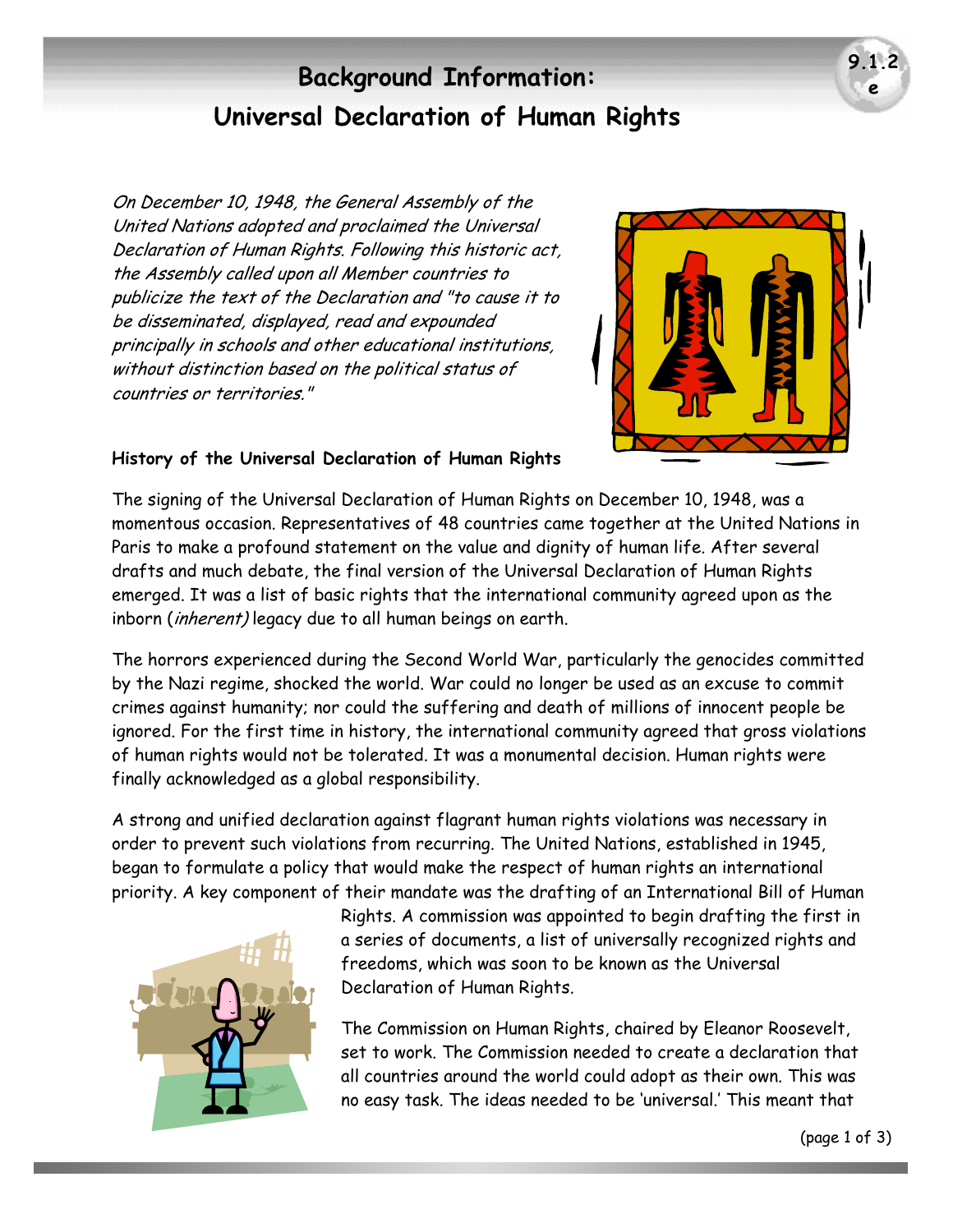# **Background Information: Universal Declaration of Human Rights**

they had to transcend different political and religious beliefs, and different cultures. They enlisted the help of several people, including a Canadian named John Peters Humphrey.

Dr. Humphrey was a young law professor from McGill University in Montreal and a renowned authority on international law. He wrote the first draft of the Universal Declaration of Human Rights, and worked to guide it through to its adoption on December 10, 1948. His tremendous contribution to the Universal Declaration of Human Rights and to the development of subsequent human rights law is a source of great pride for all Canadians.



**9.1. e** 

#### **Principles of the Universal Declaration of Human Rights**

The Universal Declaration of Human Rights reflects fundamental beliefs shared by countries around the world regarding human rights. The document is divided into two sections: the preamble, which describes the reasons why the Universal Declaration of Human Rights was created, and the 30 Articles that list our basic human rights.

There are two main themes contained in the preamble. The first is the belief that in order to support a better quality of life for all, laws that protect human rights must be enforced and respected universally. The second is the belief that, by upholding human rights, "freedom, justice, and peace in the world" can be achieved. In short, respecting human rights means a better world for everyone.

There are 30 articles in the Universal Declaration of Human Rights, covering various categories of human rights, such as basic rights (e.g., life, security of the person, freedom); political rights (e.g., right to vote); civil rights and liberties (e.g., freedom of opinion and expression); equality rights (e.g., the right to be free from discrimination); economic rights (e.g., the right to fair wages and safe working conditions); social rights (e.g., access to education and adequate health care); and cultural rights (e.g., the right to speak your native language and practice your culture).

Although each of these rights may differ from one another, they are all considered to be part of an indivisible set of human rights.